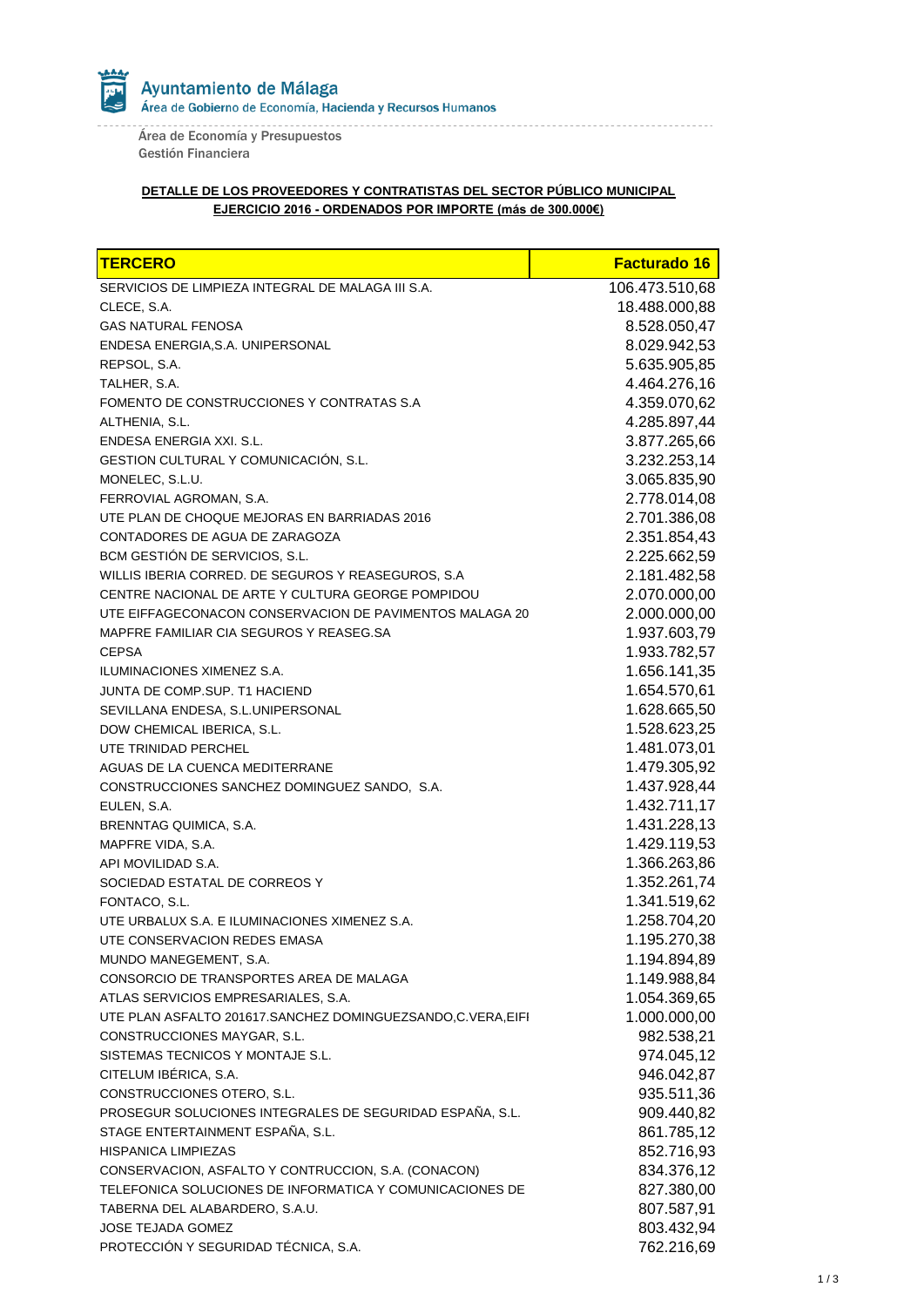Ayuntamiento de Málaga Área de Gobierno de Economía, Hacienda y Recursos Humanos

Área de Economía y Presupuestos Gestión Financiera

## **DETALLE DE LOS PROVEEDORES Y CONTRATISTAS DEL SECTOR PÚBLICO MUNICIPAL EJERCICIO 2016 - ORDENADOS POR IMPORTE (más de 300.000€)**

| <b>TERCERO</b>                                               | <b>Facturado 16</b> |
|--------------------------------------------------------------|---------------------|
| PAVIMENTOS ASFALTICOS ANDALUCES, S.L.                        | 747.590,51          |
| UTE CCXXXVI TELEFONICA DE ESPAÑA SAU TELEFONICA MOVILES ES   | 745.805,30          |
| ROFEZ CONSTRUCCIONES, S.L.                                   | 738.097,55          |
| UTE LICUAS, S.A. / SOCAMEX,                                  | 724.941,71          |
| CRILUZ, S.L.                                                 | 714.297,84          |
| INTEGRATED CALL CENTRE SERVICE                               | 691.355,93          |
| CENTRAL LIMPIEZAS DIAMANTE, SL                               | 649.418,97          |
| COSTACLIMA MALAGA, S.L.                                      | 638.338,79          |
| PEPE NUÑEZ LIMPIEZA INDUSTRIAL                               | 615.399,54          |
| <b>GAIA GESTION DEPORTIVA S.L.</b>                           | 614.684,09          |
| NORTEMPO ETT, S.L.                                           | 614.216,05          |
| EMSEVIPRO S.L.                                               | 605.790,03          |
| UTE SACYR, SAU Y CAVOSA OBRAS Y PROY. SA                     | 600.418,99          |
| CORSAN CORVIAM CONSTRUCCION, S.A.                            | 596.026,74          |
| MONROSA (F.B.C. ELECTRICIDAD, SL)                            | 593.182,11          |
| SECURITAS SEGURIDAD ESPAÑA, S.A                              | 573.633,70          |
| TECNICAS DE HIDROLIMPIEZA, SL                                | 565.246,19          |
| TRANSPORTES Y EXCAVACIONES FRANISA S.L.                      | 556.967,57          |
| CONSTRUCCIONES FEDERICO GARCIA S.L.                          | 545.894,36          |
| HERMANOS CAMPANO, S.L.                                       | 538.559,64          |
| INGENIERIA E INTEGRACION AVANZADAS, S.A.                     | 525.271,83          |
| SIEPARK MALAGA, S.L.                                         | 514.757,80          |
| PROTECCIÓN CASTELLANA S.L.U.                                 | 504.270,68          |
| EMIN, S.L.                                                   | 494.491,92          |
| OBRATEC INGENIERIA, S.L.                                     | 490.826,57          |
| NALCO ESPAÑOLA, S.L.                                         | 482.666,22          |
| EXCAVACIONES MONTOSA, S.L.                                   | 478.529,66          |
| AUTORIDAD PORTUARIA DE MALAGA                                | 476.561,46          |
| DEMARCACION DE COSTAS ANDALUCIA MALAGA                       | 476.020,86          |
| MULTISER DEL MEDITERRÁNEO, S.L                               | 474.278,52          |
| INGENIERIA Y CONTROL CEMOSA                                  | 473.949,09          |
| CASTRO GESTION 3000                                          | 464.713,39          |
| SEGURIDAD INTEGRAL SECOEX S.A.                               | 454.120,55          |
| <b>MEDIOS ACUATICOS S.L.</b>                                 | 446.477,63          |
| CORITEL, S.A.                                                | 446.091,55          |
| <b>ITURRI S.A.</b>                                           | 444.328,96          |
| IELCO, S.L.                                                  | 435.028,23          |
| HELVETIA PREVISIÓN, S.A. DE SEGUROS YREASEGUROS              | 431.379,89          |
| CARITAS DIOCESANA DE MALAGA                                  | 431.040,28          |
| INGENIERIA Y OBRA CIVIL VIASA SL                             | 427.499,27          |
| MICROCAD INFORMATICA S.L.                                    | 425.824,18          |
| <b>FUNDACION CIEDES</b>                                      | 422.819,07          |
| Mª DOLORES MARTINEZ VARA DE REY SA (MARVA)                   | 422.287,67          |
| NAXFOR INGENIERIA E INFRAESTRUCTURA, S.L.                    | 416.235,05          |
| DELTA INGENIERIA, INFR                                       | 403.203,71          |
| ELSAMEX S.A.                                                 | 401.356,75          |
| ALMACEN DE IND. Y AUTOMOCIÓN,                                | 396.043,46          |
| COTRACOM S.C.A.                                              | 395.291,03          |
| APLICACIONES DIEGUEZ, S.L.                                   | 390.931,59          |
| SARDALLA ESPAÑOLA, S.A.                                      | 387.328,23          |
| MUSEO ESTATAL RUSO DE SAN PETERSBURGO                        | 384.268,00          |
| UTE PROSEGUR SIS ESPAÑA, S.L., ESC SERV. GNLES. Y PROSEGUR S | 383.153,28          |